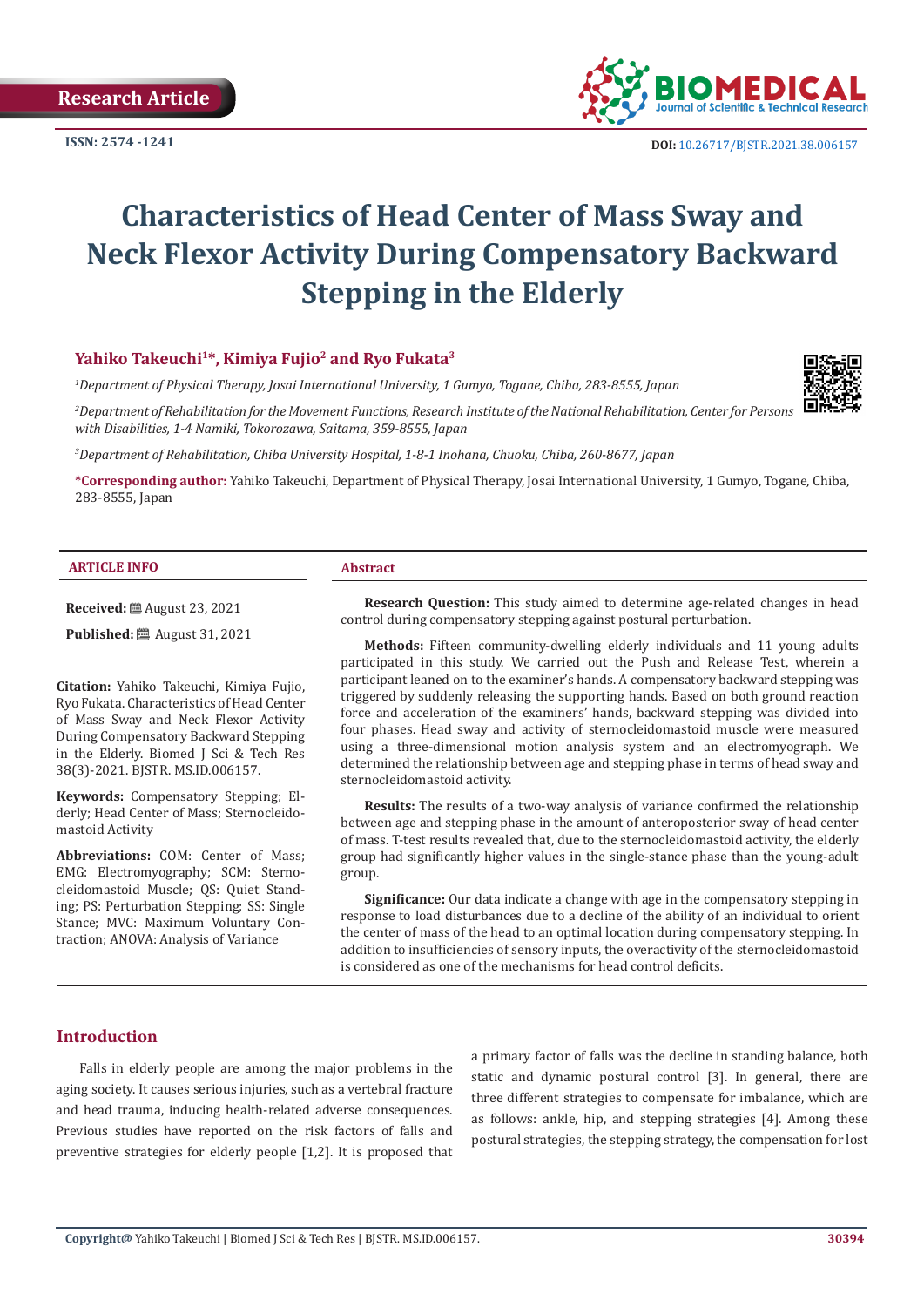of balance with a single step, is the last bastion to prevent falls [5]. In addition, elderly individuals tend to frequently lose their balance in the backward direction due to the kyphotic deformity in the thoracic spine [6-8]. Therefore, it is crucial for elderly people to be capable of backward stepping against balance loss.

The human body has a complex segmented structure, which is composed of the head, trunk, and four limbs. The center of mass (CoM) in the frontal/sagittal plane of each segment is not uniform [9]. Correspondingly, this location must be perceived, even during postural control strategies such as the stepping response, and analyzing the characteristics of positional changes (i.e., perturbations) is thought to be important. Particularly, with the weight of a head being approximately 7% of the total body weight [10] and its range of motion positioned superior to the cervical vertebrae, the head CoM is believed to have a significant influence on the COM of a whole body. Head stabilization is necessary to optimize conditions for the visual organs and maintaining head stability may be one of the most fundamental tasks of the postural control system [11,12]. On the other hand, there are no reports regarding the characteristics of the sway of head CoM in compensatory backward stepping. We assumed that head control in distinctive phases of stepping is one of the important factors for fall prevention. Therefore, this study aimed to determine the agerelated changes in head control, based on the characteristics of the sway of the head CoM during compensatory stepping due to a load disturbance.

# **Methods**

#### **Participants**

The study participants were 15 healthy elderly people living in the community (6 women, 9 men; average age,  $66.7 \pm 3.0$  years) and 11 young adults (4 women, 7 men; average age, 20.5 ± 1.4 years). All participants received explanations about the purpose of the study and experimental procedure, and provided written informed consent. This study was approved by the ethics committee of the Chiba Prefectural University of Health Sciences, which is the former institution of the first author.

#### **Measurements and Experimental Procedure**

Ground reaction forces were recorded from 4 force plates with a sampling frequency at 1,000 Hz (AMTI, BP400600). One pair of force plates was used for the starting position and the other pair was used for the reaction force by the landing limb. The present study focused on age-related changes of compensatory backward stepping to recovery from balance loss. To evoke backward

stepping, the Push and Release Test was adopted [13,14]. In this test, the participant was instructed to stand on the pair of force plates and to lean on to the examiner's hands, which supported the participant's upper back. Then, the examiner suddenly released his hands and so, the participant stepped backward to maintain standing balance. The release timing of the examiners' hands was defined as the moment when the midpoint of the putative line between the acromion and greater trochanter of the participant was over the posterior edge of heels. It was determined by a visual inspection through a large mirror, and identified with the use of an accelerometer attached on the back of the examiner's hands [15]. The accelerometer was digitized at 1,000 Hz.

To measure the head movement during backward stepping, kinematics data were recorded using a 3D motion capture system (Motion Analysis Co., Mac3D, California, USA). Twenty-nine infrared reflective markers were placed based on the Helen Hayes marker set [16]. Kinematic signals from the motion capture system camera were sampled at 200 Hz. We further performed Electromyography (EMG) of the Sternocleidomastoid Muscle (SCM), which is involved in head control during backward stepping. The EMG electrodes (S&ME Co., DL-141, Tokyo, Japan) were attached on the sternal head of the SCM at the level of the thyroid cartilage. We measured the unilateral musculus SCM to confirm that the rotation movement of the cervical vertebrae did not occur before the task movement. The EMG signal was recorded at 1,000 Hz and through a band-pass filter (55–500 Hz) to decrease movement artifact and extraneous noise.

### **Data Analysis**

Based on a vertical component of ground reaction forces, compensatory backward stepping was divided into the following four phases (Figure 1): Quiet Standing (QS), Perturbation Stepping (PS) Single Stance (SS), and landing. PS was defined as the moment from the onset of hands release to the time when the stepping limb was removed from the force plate. Time window for analysis was 1.0 s for QS and 0.1 s for landing. For the data analysis, the displacement of head CoM was defined by the standard deviation of locational data at each camera angle for each phase of backward compensatory stepping. The EMG activity in the SCM was normalized using % Maximum Voluntary Contraction (MVC) at 100%. A two-way analysis of variance (ANOVA) was performed on head CoM and SCM activity, with age group and stepping phase used as factors. Post hoc analysis was Comparisons between age groups and stepping phases were made using an unpaired t-test and a multiple comparison test, respectively. The significance level was set at 5%.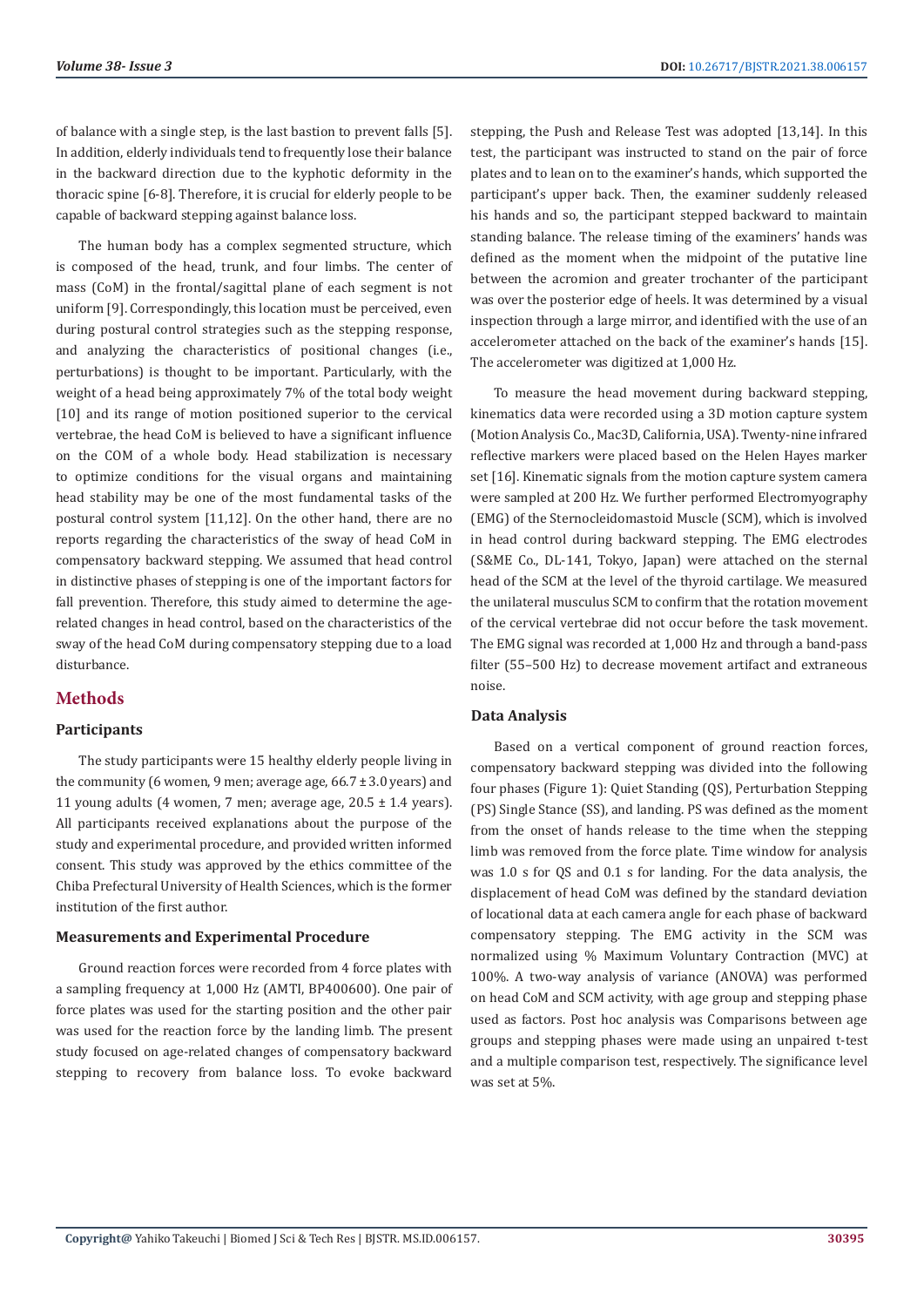

**Figure 1**: Phase separation of compensatory backward stepping based on disturbance acceleration and ground reaction force.

# **Results**

Table 1 shows the amount of head COM sway in each phase of compensatory backward stepping. The two-way ANOVA showed a significant main effect on phase (F=49.7, p< 0.01), and the interaction between age and phase in the amount of anteroposterior sway of the head COM (F= 4.41, p< 0.01). Figure 2 shows the correlation between age group and stepping phase of compensatory backward stepping. Regarding SCM activity, no

interaction was observed between the two factors, but a main effect was observed for both age group and stepping phase factors. The results of the t-test for the age group factor revealed that the elderly group had significantly higher values in the SS phase than the young-adult group (Figure 3). Moreover, the results of the multiple comparison test for the stepping phase factor indicated that the elderly group had significantly higher values during the PS, SS, and landing phases than during the QS phase (Figure 3). However, the young-adult group showed no significant differences in any phase.



**Figure 2**: The interaction between age group and stepping phase in compensatory backward stepping. Note: COM, Center of Mass.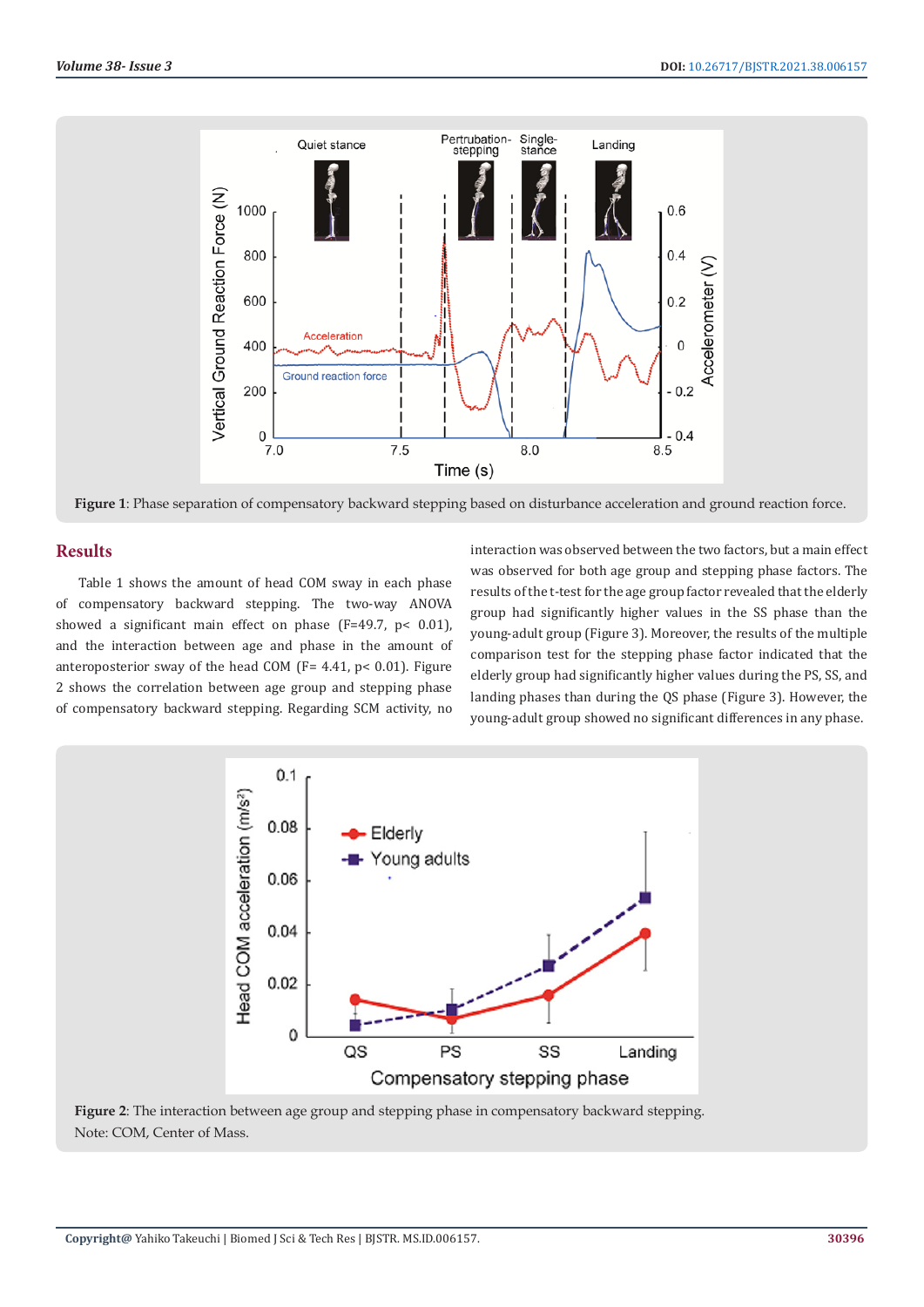

**Figure 3**: The results of the t-test for the age group factor and the multiple comparison test for the stepping phase factor in the amount of sternocleidomastoid muscle activity during compensatory backward stepping. Note: SCM, sternocleidomastoid muscle.

| Table 1: The amount of head center of mass sway in each phase of compensatory backward stepping. |  |  |
|--------------------------------------------------------------------------------------------------|--|--|
|                                                                                                  |  |  |

|       |         | QS                | <b>PS</b>         | <b>SS</b>         | Landing           |
|-------|---------|-------------------|-------------------|-------------------|-------------------|
| $A-P$ | Elderly | $0.014 \pm 0.011$ | $0.007 \pm 0.005$ | $0.016 \pm 0.011$ | $0.040\pm0.014$   |
|       | Young   | $0.005 \pm 0.004$ | $0.010\pm0.008$   | $0.027 \pm 0.012$ | $0.054 \pm 0.025$ |
| $M-L$ | Elderly | $0.002 \pm 0.001$ | $0.003 \pm 0.002$ | $0.013 \pm 0.007$ | $0.013 \pm 0.004$ |
|       | Young   | $0.001 \pm 0.001$ | $0.002 \pm 0.001$ | $0.01 \pm 0.08$   | $0.017 \pm 0.008$ |

Note: (mean  $\pm$  SD, m/s<sup>2</sup>)

A-P, anterior-posterior; M-L, medial-lateral; QS, quiet standing; PS, perturbation-stepping; SS, single stance; SD, standard deviation.

### **Discussion**

The results of the present study showed a smaller posterior displacement of head COM, with a larger sway in the standing phase, in the elderly group than in the young-adult group. On the other hand, the SCM activity that contributes to head movements was larger in the elderly group than in the young-adult group, although the difference was not significantly different in the standing phase. These results imply that the head control strategy in the anteroposterior direction varies depending on age; elderly people have increased stiffness due to the hyperactivation of the neck muscles, rather than flexible coordination. One of the possible mechanisms is the restriction of neck joint movement due to higher muscle tonus and structural changes of the neck joint. The cervical spine has the greatest mobility in the human vertebrae, which stabilizes the visual and vestibular organs in space during spatial localization [17]. In general, aging increases the muscle tone of the shoulder girdle and neck joints [18], causing restriction in the range of motion in the cervical and thoracic spine. Reduced joint movement would affect the consolidation of information from the sensory organs and deteriorate both static and dynamic head control [19].

This explanation is supported by the SCM activity, wherein the agonist muscle of neck flexion compensates for the backward postural disturbance. The elderly stabilize their head position with pronounced SCM activity throughout each successive phase of backward compensatory stepping (i.e., from QS to landing). In particular, the SCM activity in the SS phase was significantly higher in the elderly group than in the young-adult group, which drastically reduces the base of support. Apart from their role in flexible joint coordination, the activities of larger neck muscles compensate to stabilize the head position on the same location. The activity of the SCM is known to be evoked by the startle reflex [20]. The present perturbation paradigm, which states that a rapid backward perturbation can evoke the startle reflex, may be pronounced in elderly people. A limitation of our study is its small sample size, as only a few participants were recruited due to the risk of disturbance loading. In addition, this study was conducted to investigate the effects of aging by comparing the data between the elderly and young-adult participants. It is necessary to investigate in the future the differences between men and women, because sex differences in postural regulatory mechanisms have been reported in the aging process [21]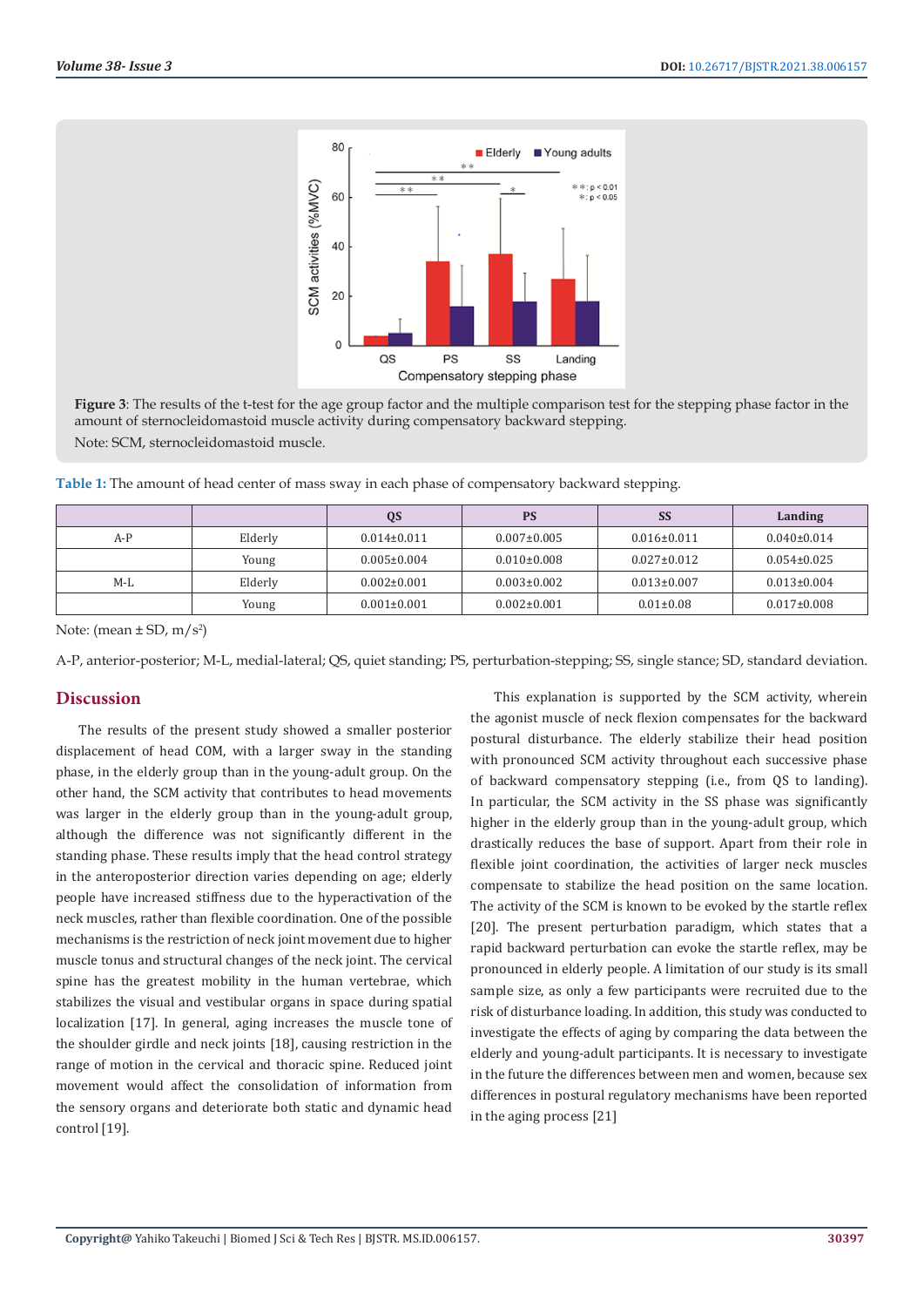# **Conclusion**

The results of the present study revealed that the compensatory stepping of elderly people against a load disturbance involves smaller anteroposterior sway of the head CoM compared to that of young adults. This indicated age-related changes in the compensatory stepping against load disturbances, as the elderly population has a reduced ability to optimize the spatial localization of the head through the consolidation of sensory organ information. The results also indicated the activation of the SCM, the principal agonist of neck flexion, as one of the mechanisms controlling the head CoM during compensatory stepping.

# **Conflict of Interest Statement**

None declared.

# **Author Contributions**

- Yahiko Takeuchi: Conceptualization, Methodology, Software, Formal analysis, Writing-Original draft preparation, Project administration, and Funding acquisition.
- Kimiya Fujio: Methodology, Software, Visualization, and Writing-Review and Editing.
- Ryo Fukata: Writing-Review and Editing.

# **Data Statement**

All data are fully available without restriction.

# **Acknowledgment**

This work was supported by JSPS KAKENHI Grant Number 17K07594.

### **References**

- 1. [Currie L \(2008\) Fall and injury prevention. In: RG Hughes \(Edt.\)., Patient](https://www.researchgate.net/publication/268043663_Patient_Safety_and_Quality_An_Evidence-Based_Handbook_for_Nurses)  [Safety and Quality: An Evidence-Based Handbook for Nurses, Agency for](https://www.researchgate.net/publication/268043663_Patient_Safety_and_Quality_An_Evidence-Based_Handbook_for_Nurses)  [Healthcare Research and Quality \(US\), Rockville.](https://www.researchgate.net/publication/268043663_Patient_Safety_and_Quality_An_Evidence-Based_Handbook_for_Nurses)
- 2. [Lukaszyk C, Harvey L, Sherrington C, Keay L, Tiedemann A, et al. \(2016\)](https://pubmed.ncbi.nlm.nih.gov/27774702/)  [Risk factors, incidence, consequences and prevention strategies for falls](https://pubmed.ncbi.nlm.nih.gov/27774702/)  [and fall-injury within older indigenous populations: a systematic review.](https://pubmed.ncbi.nlm.nih.gov/27774702/)  [Aust N Z J Public Health 40\(6\): 564-568.](https://pubmed.ncbi.nlm.nih.gov/27774702/)
- 3. [Berg K, Wood-Dauphine S, Williams JI, Gayton D \(1989\) Measuring](https://utpjournals.press/doi/abs/10.3138/ptc.41.6.304)  [balance in the elderly: preliminary development of an instrument.](https://utpjournals.press/doi/abs/10.3138/ptc.41.6.304)  [Physiother Can 41\(6\): 304-311.](https://utpjournals.press/doi/abs/10.3138/ptc.41.6.304)
- 4. [Horak FB, Shupert CL, Mirka A \(1989\) Components of postural](https://pubmed.ncbi.nlm.nih.gov/2697808/)

[dyscontrol in elderly: a review. Neurobiol Aging 10\(1989\): 727-738.](https://pubmed.ncbi.nlm.nih.gov/2697808/)

- 5. [Maki BE, McIlroy WE \(2006\) Control of rapid limb movements for balance](https://pubmed.ncbi.nlm.nih.gov/16926197/) [recovery: age-related changes and implications for fall prevention. Age](https://pubmed.ncbi.nlm.nih.gov/16926197/) [Aging 35\(2\): ii12-ii18.](https://pubmed.ncbi.nlm.nih.gov/16926197/)
- 6. Elble RJ (1997) Change in gait with normal aging. In: JC Masdeu, Sudarsky, Wolfson (Eds.)., Gait Disorders of Aging (1st Edn.)., Lippincott-Raven, Philadelphia, pp. 93-105.
- 7. [Kasukawa Y, Miyakoshi N, Hongo M, Ishikawa Y, Noguchi H, et al. \(2010\)](https://pubmed.ncbi.nlm.nih.gov/19690799/) [Relationships between falls, spinal curvature, spinal mobility and back](https://pubmed.ncbi.nlm.nih.gov/19690799/) [extensor strength in elderly people. J Bone Miner Metab 28\(1\): 82-87.](https://pubmed.ncbi.nlm.nih.gov/19690799/)
- 8. [Sran MM, Robinovitch SN \(2008\) Preventing fall-related vertebral](https://journals.lww.com/spinejournal/Abstract/2008/08010/Preventing_Fall_Related_Vertebral_Fractures_.8.aspx) [fractures: effect of floor stiffness on peak impact forces during backward](https://journals.lww.com/spinejournal/Abstract/2008/08010/Preventing_Fall_Related_Vertebral_Fractures_.8.aspx) [falls. Spine \(Phila Pa 1976\) 33\(17\): 1856-1862.](https://journals.lww.com/spinejournal/Abstract/2008/08010/Preventing_Fall_Related_Vertebral_Fractures_.8.aspx)
- 9. [Winter DA \(2009\) Biomechanics and Motor Control of Human Movement](https://onlinelibrary.wiley.com/doi/book/10.1002/9780470549148) [\(4th Edn.\)., John Wiley & Sons, New Jersey.](https://onlinelibrary.wiley.com/doi/book/10.1002/9780470549148)
- 10. [Judovich BD \(1952\) Herniated cervical disc; a new form traction therapy.](https://pubmed.ncbi.nlm.nih.gov/12986095/) [Am J Surg 84\(1952\): 646-656.](https://pubmed.ncbi.nlm.nih.gov/12986095/)
- 11. [Nicholas SC, Doxey-Gasway DD, Paloski WH \(1998\) A link-segment](https://pubmed.ncbi.nlm.nih.gov/9626646/) [model of upright human posture for analysis of head-trunk coordination.](https://pubmed.ncbi.nlm.nih.gov/9626646/) [J Vestib Res 8\(3\): 187-200.](https://pubmed.ncbi.nlm.nih.gov/9626646/)
- 12. [Horak FB \(2006\) Postural orientation and equilibrium: what do we need](https://pubmed.ncbi.nlm.nih.gov/16926210/) [to know about neural control of balance to prevent falls? Age Ageing](https://pubmed.ncbi.nlm.nih.gov/16926210/) [35\(2\): ii7-ii11.](https://pubmed.ncbi.nlm.nih.gov/16926210/)
- 13. [Jacobs JV, Horak FB, Van Tran K, Nutt JG \(2006\) An alternative clinical](https://pubmed.ncbi.nlm.nih.gov/16788773/) [postural stability test for patients with Parkinson's disease. J Neurol](https://pubmed.ncbi.nlm.nih.gov/16788773/) [253\(11\): 1404-1413.](https://pubmed.ncbi.nlm.nih.gov/16788773/)
- 14. [Horak FB, Wrisley DM, Frank J \(2009\) The Balance Evaluation Systems](https://pubmed.ncbi.nlm.nih.gov/19329772/) [Test \(BESTest\) to differentiate balance deficits. Phys Ther 89\(5\): 484-](https://pubmed.ncbi.nlm.nih.gov/19329772/) [498.](https://pubmed.ncbi.nlm.nih.gov/19329772/)
- 15. [Takeuchi Y \(2018\) A successful backward step correlates with hip](https://journals.plos.org/plosone/article?id=10.1371/journal.pone.0190797) [flexion moment of supporting limb in elderly people. PLoS One 13\(1\):](https://journals.plos.org/plosone/article?id=10.1371/journal.pone.0190797) [e0190797.](https://journals.plos.org/plosone/article?id=10.1371/journal.pone.0190797)
- 16. [Kadaba MP, Ramakrishnan HK, Wootten ME \(1990\) Measurement of](https://pubmed.ncbi.nlm.nih.gov/2324857/) [lower extremity kinematics during level walking. J Orthop Res 8\(3\):](https://pubmed.ncbi.nlm.nih.gov/2324857/) [383-392.](https://pubmed.ncbi.nlm.nih.gov/2324857/)
- 17. [Neumann DA \(2010\) Kinesiology of the Musculoskeletal System. \(2](https://www.elsevier.com/books/kinesiology-of-the-musculoskeletal-system/neumann/978-0-323-28753-1)<sup>nd</sup> [Edn.\)., Mosby, St. Louis.](https://www.elsevier.com/books/kinesiology-of-the-musculoskeletal-system/neumann/978-0-323-28753-1)
- 18. [Kocur P, Grzeskowiak M, Wiernicka M, Goliwas M, Lewandowski J, et al.](https://pubmed.ncbi.nlm.nih.gov/28012296/) [\(2017\) Effects of aging on mechanical properties of sternocleidomastoid](https://pubmed.ncbi.nlm.nih.gov/28012296/) [and trapezius muscle during transition from lying to sitting position -a](https://pubmed.ncbi.nlm.nih.gov/28012296/) [cross-sectional study, Arch Gerontol Geriatr 70: 14-18.](https://pubmed.ncbi.nlm.nih.gov/28012296/)
- 19. [Toledo DR, Barela JA \(2010\) Sensory and motor differences between](https://pubmed.ncbi.nlm.nih.gov/20730372/) [young and older adults: somatosensory contribution to postural control.](https://pubmed.ncbi.nlm.nih.gov/20730372/) [Rev Bras Fisioter 14\(3\): 267-275.](https://pubmed.ncbi.nlm.nih.gov/20730372/)
- 20. [Sanders O, Hsiao HY, Savin DN, Creath RA, Rogers MW \(2019\) Aging](https://pubmed.ncbi.nlm.nih.gov/31017835/) [changes in protective balance and startle responses to sudden drop](https://pubmed.ncbi.nlm.nih.gov/31017835/) [perturbations. J Neurophysiol 122\(1\): 39-50.](https://pubmed.ncbi.nlm.nih.gov/31017835/)
- 21. [Sullivan EV, Rose J, Torsten R, Pfefferbaum A \(2009\) Postural sway](https://pubmed.ncbi.nlm.nih.gov/17920729/)